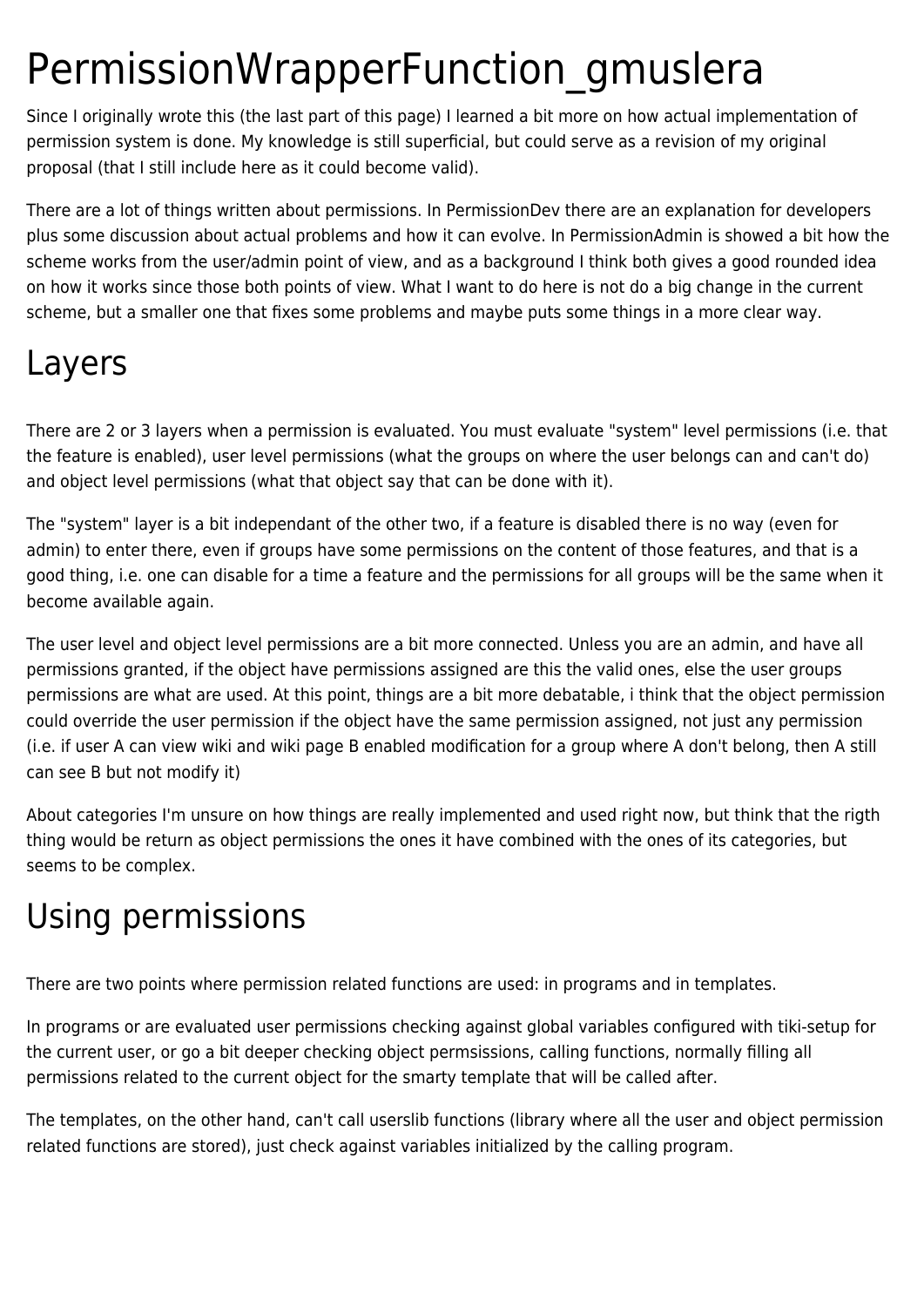# Actual problems

- Sometimes the actual implementation of several sections of tiki do first a generic global permission check (i.e. if \$tiki p view) before checking object specific permissions.
- Is complex to evaluate permissions for object/user different to current ones

## My experience around those problems

I'm not worked in a lot of things in tikiwiki, but i touched 2 things that are related to this problems, a tentative replacement for the application menu and the include plugin, using different approachs in both.

The "normal" application menu have hardcoded the permissions, and all were global variables for the current user. Instead ov evaluating permissions in the template, what i did was doing the evaluation on the calling program, and passing arrays to the template where are no more explicitelly used, but maybe things that modifies template rendering, like saying that this should not have link, or things like that.

In the include plugin, i have to check if the current user can see the content of a wiki page that were not the current one. Here proved to be very useful some functions on userslib:

- object has permission say if some object have some kind of permission attached. I used it as it follows the current criteria that says that if the object have any kind of permission, then the objects permissions are the ones that are valid and not the user/group ones, but if my previous suggestion of modification is accepted, maybe here could be more useful a function that say that an object that an specifically named permission attached
- object has permission, that says if that object, for the groups where the user belongs to, have that permission
- user has permission, that checks if the user (without worrying about object permission) have a particular permission enabled. I'm not entirely sure if I needed to call this particular functions as I was evaluating for the current user, this permission should have been well initialized.

All I wanted to know if the user has the permission tiki p view for the to be included wiki page, and this scheme can be used in more sections of tiki where the permissions for a user or an object that is not necessary the current one should be evaluated

#### Recomendations

- Modify a bit the semantic of permissions, making object permissions override user permissions just when the same permission name is used for that object
- Spread a bit the permission checking functions, having i.e. a sister function of object has permission that combines the object permission with the user global permissions to give the "right" answer instead on one focused on object point of view. Or functions that retrieves just with a few sql queries all permissions related to an object and/or user, instead of looping at an upper level (and then doing more queries than necessary) for each permission. Maybe what is really needed is some kind of higher abstraction level functions to simplify development of modules (see the original text of this page)
- Normalize permission names, as most programs that need to collect all permission related to a kind of object need to do the exact test for all and each one of those permissions
- Normalize object type names. Some of this functions need to identify an object i.e. wiki page, not just the